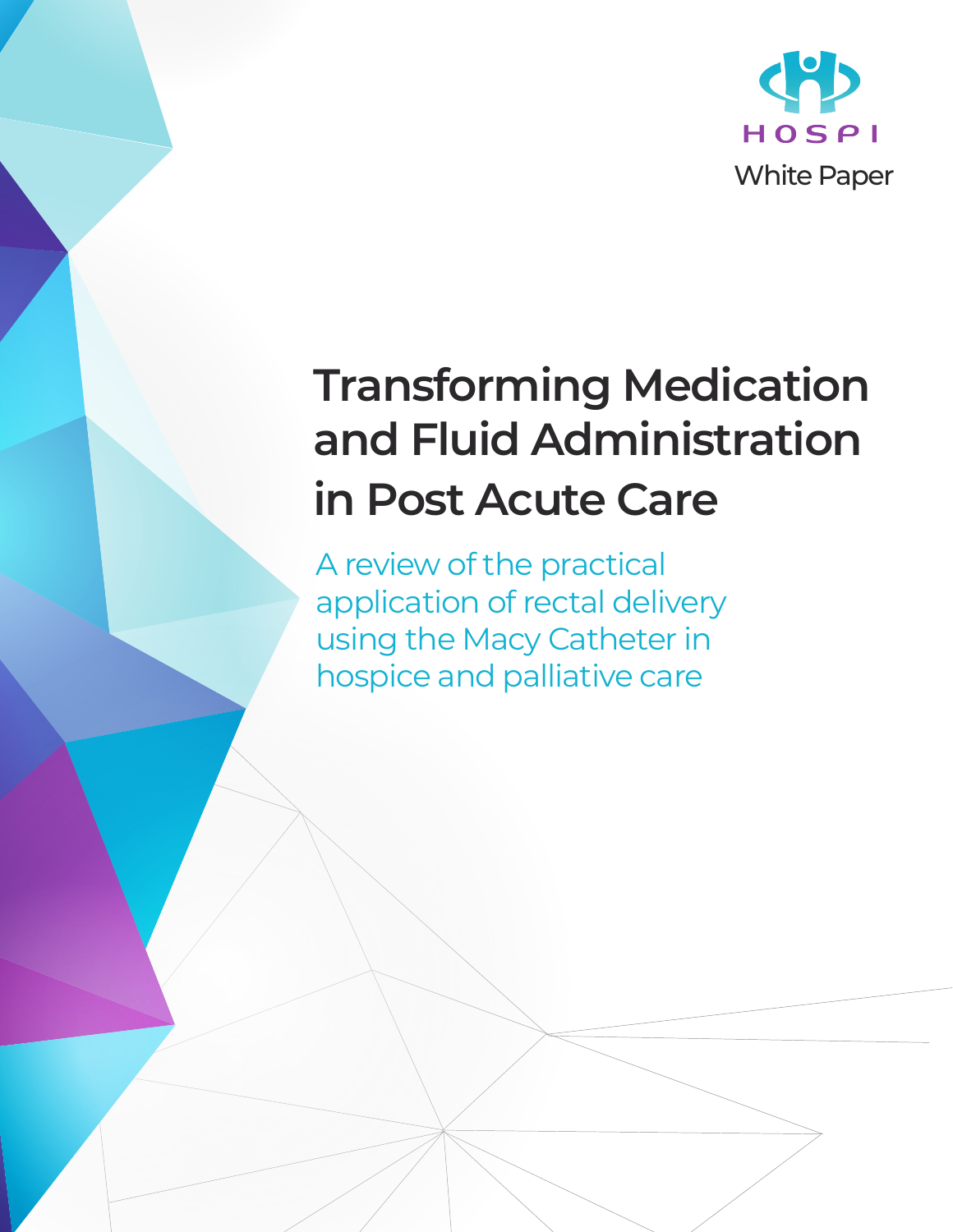## **Medication administration challenges in hospice and palliative care**

Effective, timely, and reliable medication administration is a frequent challenge for hospice and palliative care providers. Hospice/palliative patients typically suffer from multiple comorbidities, producing a complex web of hurdles to medication delivery. The most common administration route, oral, often becomes compromised. Aphagia, dysphagia, and modified mental state may affect a caregiver's ability to deliver medications orally. Many hospice and palliative care providers then resort to administering medications sublingually, but emerging evidence suggests this seldom works for severe symptoms and can lead to complications from aspiration. Intravenous and subcutaneous administration requires more advanced and sterile technique, and may be delayed or not appropriate in the home setting. Furthermore, venous access is frequently challenged due to vein collapse, over-access, or other conditions. Additionally, venous access issues are often exacerbated by dehydration common in hospice patients and subcutaneous administration can be less effective when perfusion is reduced.

The Macy Catheter has helped thousands of hospice and palliative care patients who cannot take medications by mouth. It is often prescribed to administer oral formulations via the rectal route. This method works as a needle-free alternative to IV and subcutaneous routes, and can mitigate shortages of injectable formulations. Clinicians have found that using the rectal route is often faster and safer than establishing IV access, and can decrease costs as well. Clinicians are also finding that it is a more effective route than sublingual, especially for patients with severe symptoms, without the risk of aspiration.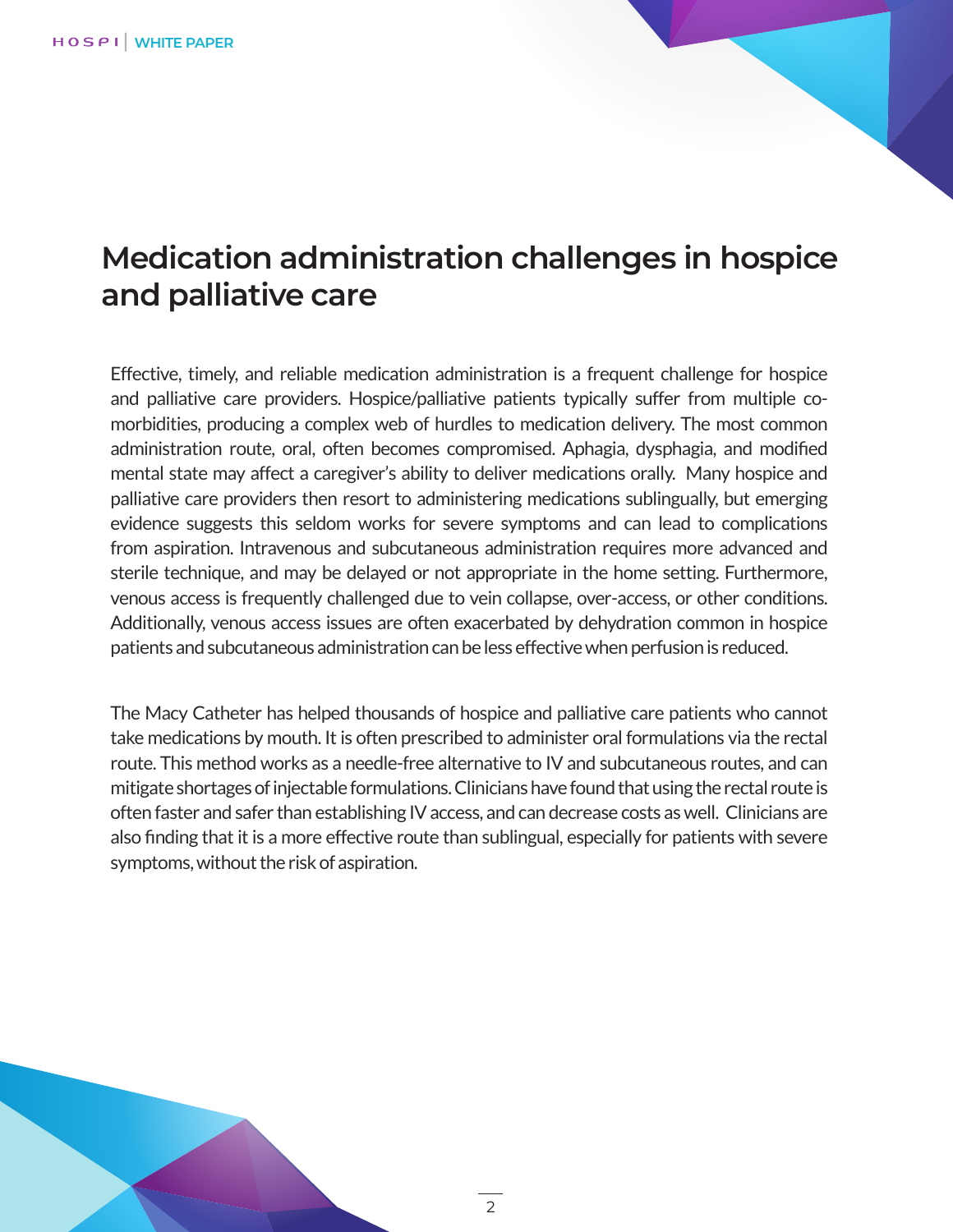## **Why hospice and palliative care providers should arm themselves with an emerging rectal delivery technology:**



#### Rapid Symptom Relief

Due to the highly vascularized nature of the rectum and the opportunity to bypass the upper GI system and first-pass liver metabolism, the body is able to absorb rectallydelivered medication more quickly than when delivered orally.

compounded suppositories requires additional time and can be expensive.  $1,2,3,4$ Alternatively, when the oral route is compromised, setting up for intravenous or subcutaneous delivery often requires hours or even days. Likewise, accessing specially



#### Reduce Caregiver Burden, Empower Loved Ones

The Macy Catheter's ease of use and effectiveness allows loved ones to participate in helping the patient be comfortable in relatively uncomplicated ways, bringing caregivers comfort and relief too. From caregivers whose loved ones experienced the Macy Catheter:

Geraldine W., Sibling: *"Many times when our loved ones are disoriented and racked with pain, caregivers also are greatly, greatly affected, and we want to do the best, but sometimes we don't know what is best. And so I'm very grateful that in my sister's case, in Alice's case, in our family's case, the Macy Catheter was what would save her..."*

Barbara W., Spouse: *"From one idea—executed—many have found comfort. Thank you for the Macy Catheter Bedside Care Kit, because this kit allowed my husband of 61 years to spend his final days at home."* 



### Practical Rehydration

able to stay at their facility after rectal rehydration through the Macy Catheter. Fluid While artificial hydration is not frequently practiced in hospice, when it is needed, whether in palliative care or hospice settings, it can make a huge difference to the patient and family. Because of the high fluid absorption capacity of the descending colon, the Macy Catheter allows for easy, safe and comfortable administration of hypotonic fluids, including tap water. A recent Hospi Corporation study among skilled nursing center patients showed that 78% of dehydrated patients thought to need hospitalization were administration via the Macy Catheter can also be done at home by the family.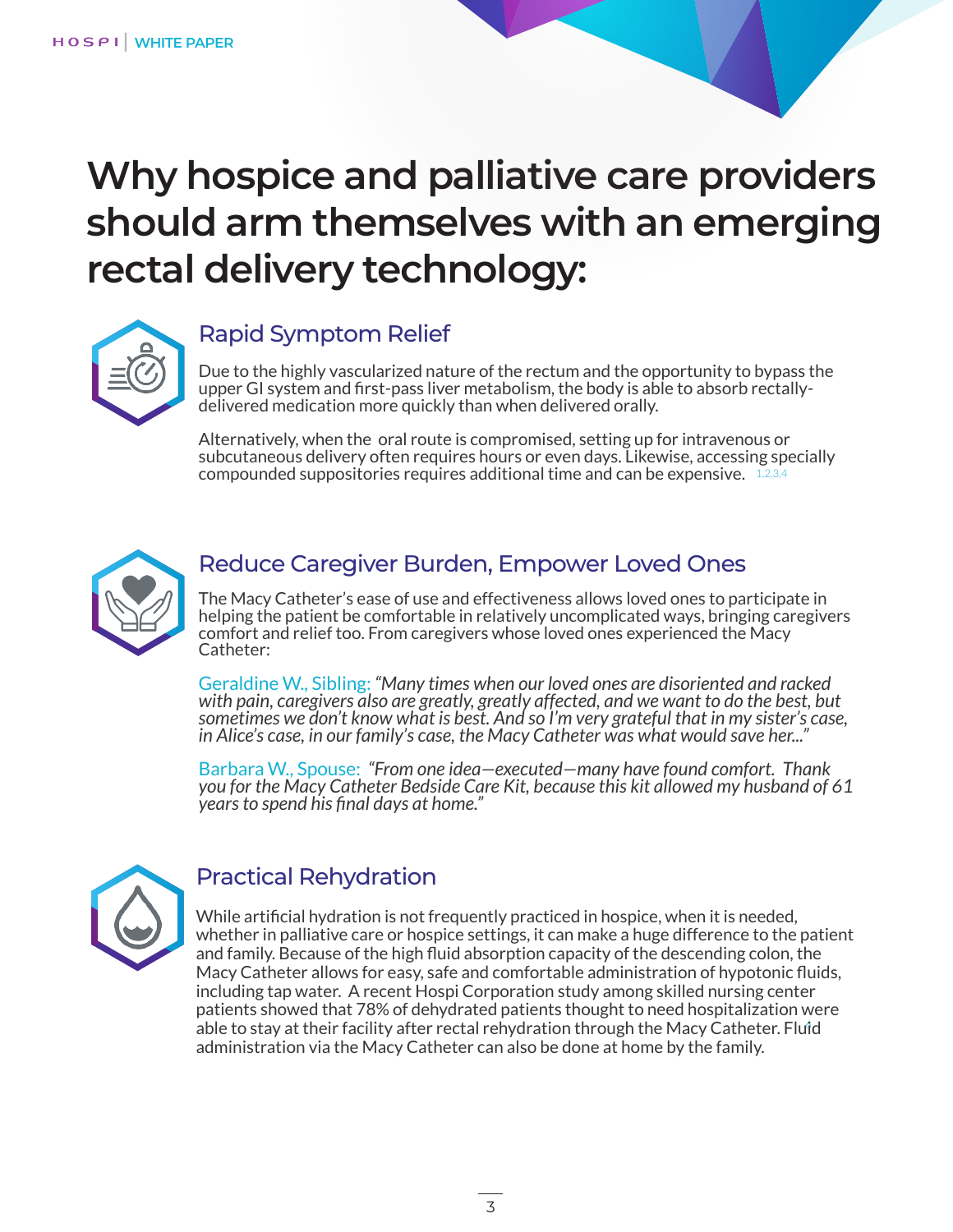



#### Cost-Effective, Reliable Care.

Rectal administration is a cost-effective method of delivering medications. In a recent study, one hospice and palliative care provider reduced patient medication costs by 45% after implementing rectal catheter-based drug delivery as an alternative to IV or subcutaneous delivery. Cost reduction opportunities include decreases in medication, pump, delivery and coordination costs and decreased transport charges to and from hospital related to symptom burden.

Additionally, intravenous and subcutaneous drugs can often be subject to shortages and backorders. Many hospices suffered one or more shortages of important pharmaceuticals during the COVID pandemic and recent natural disasters. The adoption of a rectal catheter to administer medications already at the bedside may reduce the risk of a backorder impacting patient care and may, in some circumstances, allow for a diminished need to ration critical drugs.



#### Increased Operational Efficiency and Nurse Job Satisfaction

Utilization of the Macy Catheter can provide operational benefits as well, including:

- Decrease in length and frequency of after-hours and on-call symptom burden visits (nurse with a Macy Catheter can take care of the patient with a single, shorter visit)
- Decrease in telephone triage, MD and pharmacy calls and coordination
- Decrease in disposal of parenteral medications and associated nursing time
- Increase in nurse job satisfaction stems from alleviating patients' suffering quickly, experiencing the gratitude of family members, and self-evidently making a difference in the lives of others



#### Increased Quality/Satisfaction Scores and Referrals

- The more satisified family members are with the symptom control their loved ones receive, the higher they'll rate quality and satisfaction scores
- Very dissatisfied or extremely dissatisfied patients and loved ones disproportionately impact scores. This dissatisfaction is much more likely if symptoms spiral without prompt alleviation
- Programs with high scores and grateful families yield increased referrals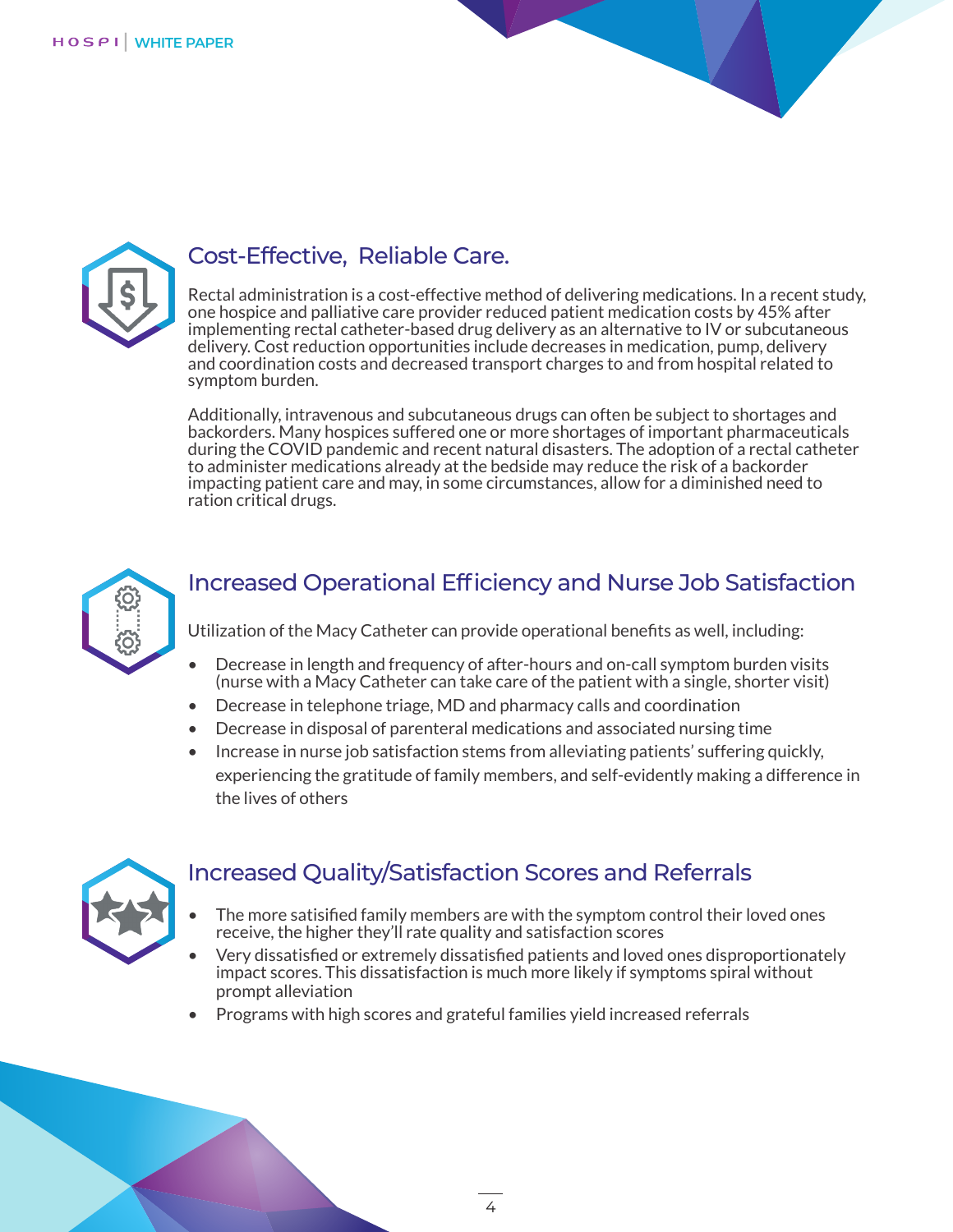## **Identifying patients for rectal administration**

Just as is the case with all clinical decisions, patient selection is important when choosing rectal administration. While the prescriber is ultimately responsible to determine who is best served with the approach, the following are examples of patient situations when the Macy Catheter has often been used and that may benefit from drug delivery via the rectal route:

Patients with severe symptoms, such as:

Severe Pain, Agitation, Nausea/Vomiting, Respiratory Distress, Seizures

#### Patients on multiple oral meds:

 The Macy Catheter allows for continuation of important adjuvants not absorbed sublingually or available parenterally

Patients whose symptoms would require large volumes of SL medication:

• Prevents the risk of aspiration

#### Patients with palliative performance scores below 40 or patients with difficulty swallowing:

- Consider pro-actively initiating rectal administration if the patient has diagnosis that presents a high risk for symptom burden, such as invasive cancers, brain tumors, ALS or pulmonary fibrosis
- Consider pro-actively initiating rectal administration if the patient has a history of severe symptom issues

Patients with mild or moderate symptoms for whom titration of doses is not controlling symptoms

# **The Macy Catheter's role in rectal medication delivery**

absorption occurs. Specifically designed by a The Macy Catheter has transformed the rectal route to an option that is discreet, dignified, and reliable. By facilitating a micro-enema (a small volume of fluid delivered to the distal 1/3rd of the rectum), faster and more reliable medication hospice nurse frustrated by the lack of options for his patients, Brad Macy created the device based on his 20-plus years of experience in the field. As a result, providers and caregivers find the device intuitive to use.

The Macy Catheter inserts easily, seats comfortably in the rectum and requires very little instruction to use. Because it does not need a sterile technique and supplies, it can be used to treat patients in place. This includes in low acuity settings such as at home or in nursing homes, and thus can prevent hospital transfers. It can also facilitate discharge home from acute care and inpatient facilities. Because medication and hydration can continue via the Macy Catheter, patients can receive care anywhere.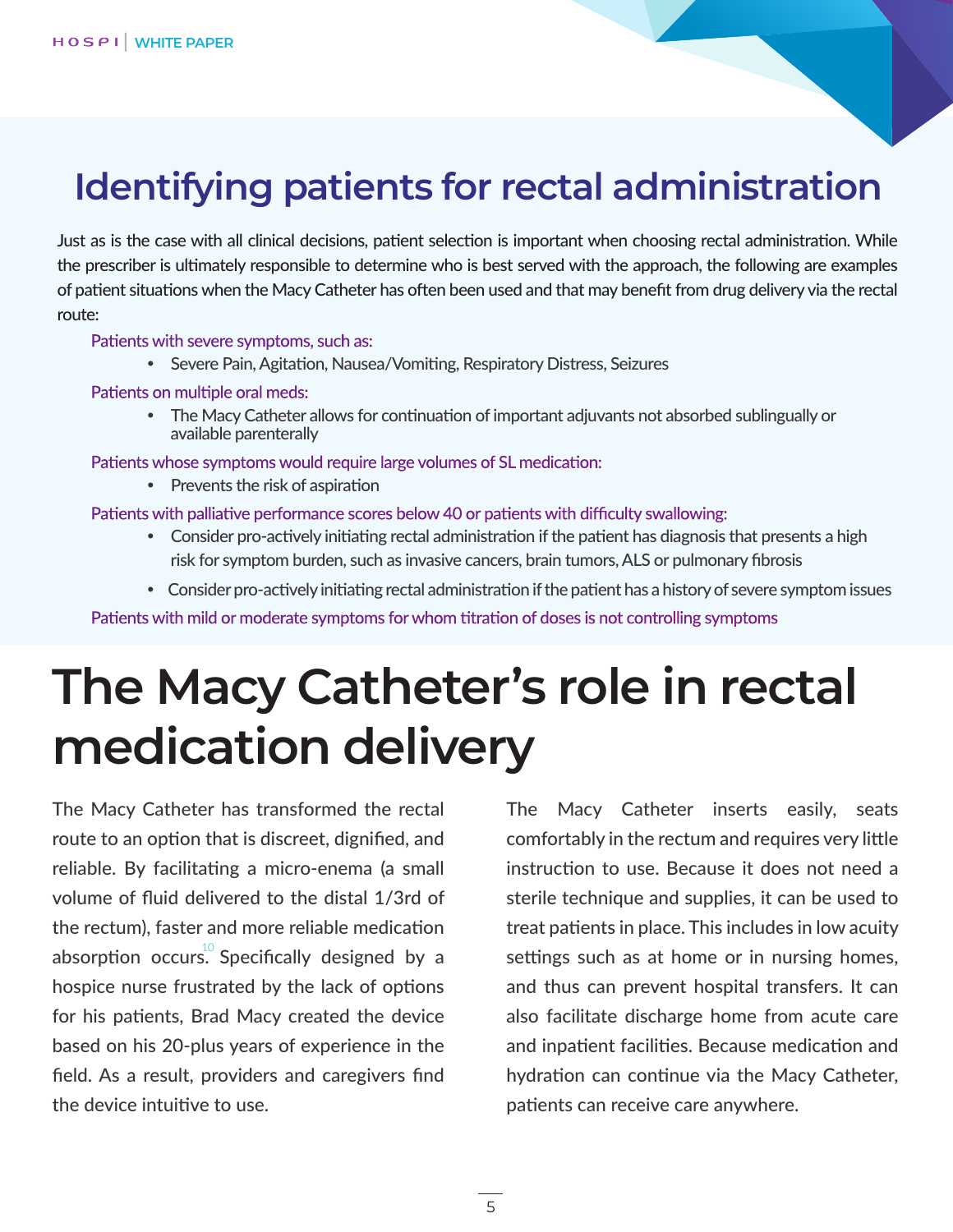The Macy Catheter allows for the administration of different types of medications, including liquids and oral solids in a suspension. Nurses and family members find it incredibly useful to have the versatility the device provides, especially in difficult times when the patient is agitated or uncomfortable. The ease of delivery and the faster uptake of the medication leads to an improved experience for all involved.



### **Medication Versatility**

A broad spectrum of commonly prescribed medications in hospice and palliative care are well absorbed rectally.

| <b>Medication Versatility *</b> | Rectal       | <b>SQ</b>               | IV           | <b>SL</b> | <b>Trans-dermal</b> | Intra-nasal |
|---------------------------------|--------------|-------------------------|--------------|-----------|---------------------|-------------|
| Opioids                         |              | $\overline{\mathbf{v}}$ |              |           | Limited             | Limited     |
| <b>NSAIDS</b>                   | $\checkmark$ |                         | Limited      |           | Local               |             |
| Benzodiazepines                 |              | $\overline{\mathbf{v}}$ |              | Limited   |                     | Limited     |
| Antiemetics                     |              | $\checkmark$            | $\checkmark$ |           |                     |             |
| Anticonvulsants                 |              |                         |              |           |                     |             |
| Sedatives                       |              | $\checkmark$            |              |           |                     |             |
| Antidepressants                 |              |                         |              |           |                     |             |
| Neuroleptics                    |              | $\overline{\mathbf{v}}$ | $\checkmark$ |           |                     |             |
| Anticholinergics                |              |                         |              |           |                     |             |
| <b>Steroids</b>                 |              | $\overline{\mathbf{v}}$ |              |           |                     |             |
| Antibiotics                     |              |                         |              |           |                     |             |

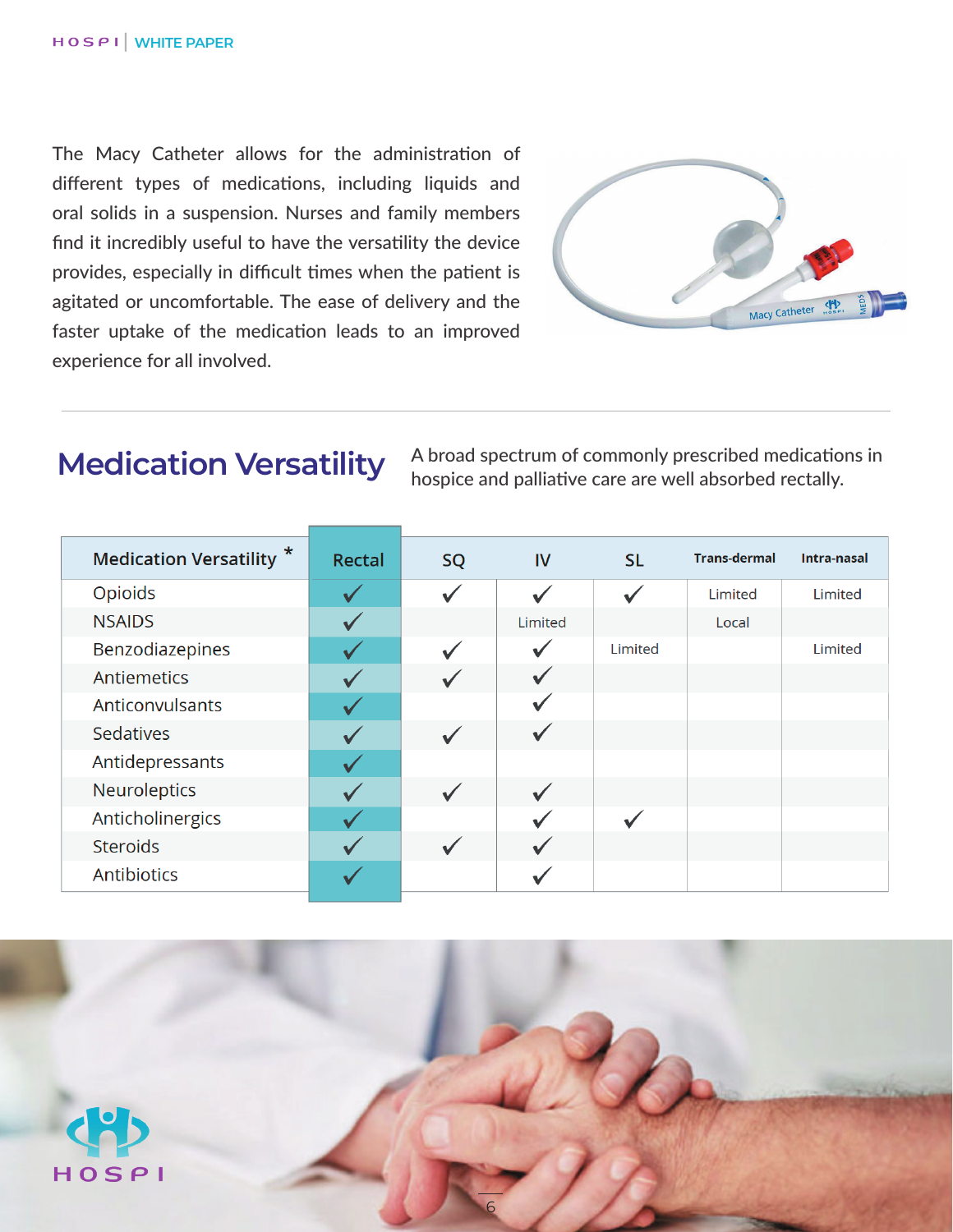# **A faster, safer, and more cost effective delivery alternative**



than subcutaneous administration and at least as effective.  $8$ A recent survey of hospice nurses published in the Clinical Journal of Oncology Nursing found that the Macy Catheter was more effective than sublingual administration and more comfortable



78% of those surveyed found the Macy Catheter to be more effective than sublingual medication administration.



82% of nurses indicated that the Macy Catheter provided a more comfortable experience for patients compared to subcutaneous delivery.



92% of nurses surveyed indicated the Macy Catheter was just as effective or more effective than subcutaneous delivery.

By incorporating rectal delivery into the hospice and palliative care clinical toolkit, providers have access to a solution that better serves the patient while increasing nurse efficiency and lowering treatment cost.